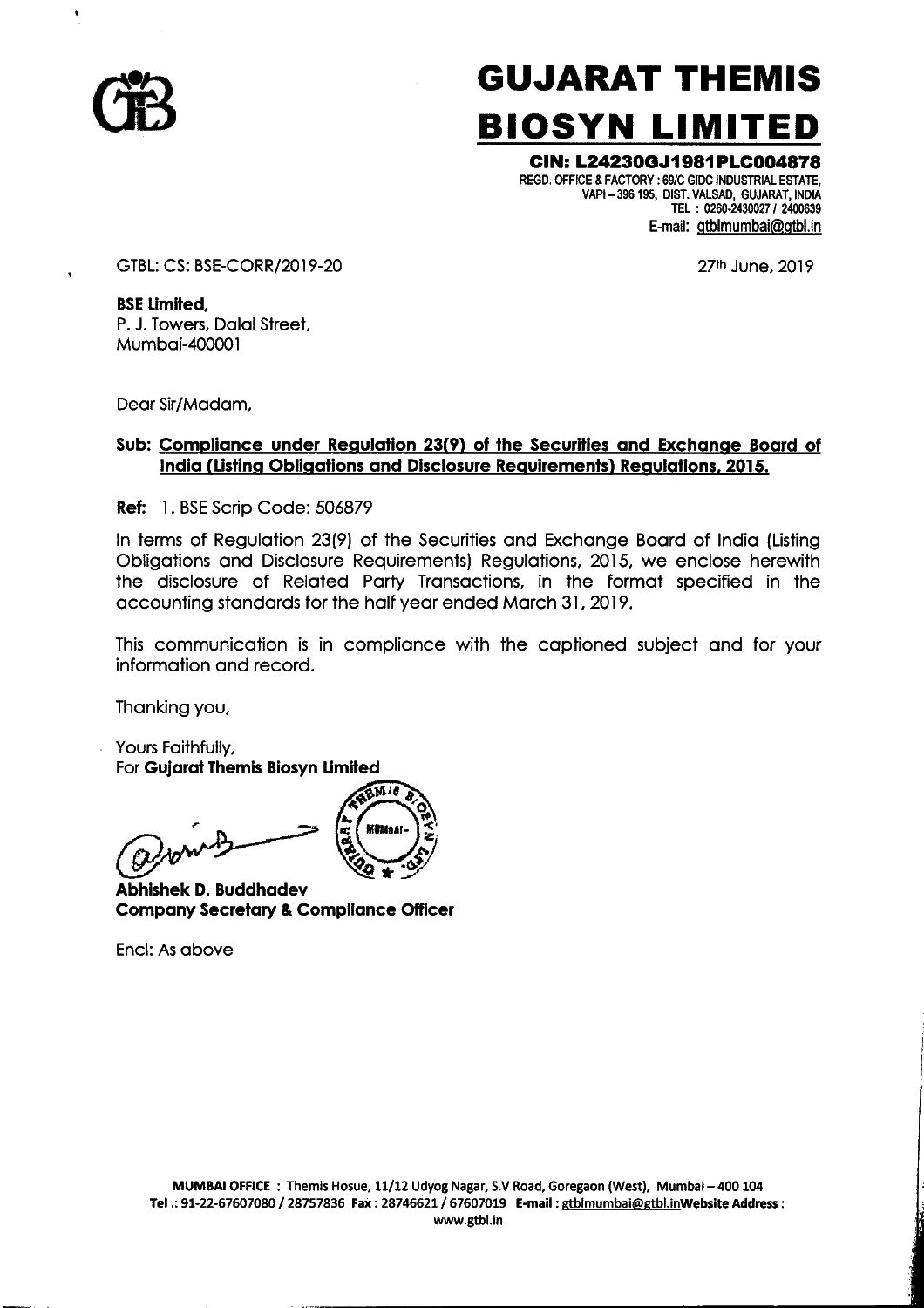| <b>31. RELATED PARTY TRANSACTIONS.</b>                                                                                                                                                                                                                                                                                                                                                                                                                                                                            |                                           |                                 | <b>RACCOUNTS</b> |
|-------------------------------------------------------------------------------------------------------------------------------------------------------------------------------------------------------------------------------------------------------------------------------------------------------------------------------------------------------------------------------------------------------------------------------------------------------------------------------------------------------------------|-------------------------------------------|---------------------------------|------------------|
| (i) List of related parties as per the requirements of Ind-AS 24 - Related Party Disclosures                                                                                                                                                                                                                                                                                                                                                                                                                      |                                           |                                 |                  |
| <b>Name of Related Party: 1988</b>                                                                                                                                                                                                                                                                                                                                                                                                                                                                                |                                           | <b>Country of Incorporation</b> |                  |
| <b>Entities having significant influence over the Company</b>                                                                                                                                                                                                                                                                                                                                                                                                                                                     |                                           |                                 |                  |
| Pharmaceutical Business Group (India) Limited (PBG)                                                                                                                                                                                                                                                                                                                                                                                                                                                               |                                           | India                           |                  |
| Themis Medicare Limited<br>Themis Distributors Private Limited                                                                                                                                                                                                                                                                                                                                                                                                                                                    |                                           | India<br>India                  |                  |
| Vividh Distributors Private Limited                                                                                                                                                                                                                                                                                                                                                                                                                                                                               |                                           | India                           |                  |
| Vividhmargi Investment Private Limited                                                                                                                                                                                                                                                                                                                                                                                                                                                                            |                                           | India                           |                  |
| Themis Lifestyle Private Limited                                                                                                                                                                                                                                                                                                                                                                                                                                                                                  |                                           | India                           |                  |
| Long Island Nutritionals Private Limited<br>Richter Themis Medicare (India) Private Limited                                                                                                                                                                                                                                                                                                                                                                                                                       |                                           | India<br>India                  |                  |
| Venturer in Joint Venture                                                                                                                                                                                                                                                                                                                                                                                                                                                                                         |                                           |                                 |                  |
| <b>Yuhan Corporation</b>                                                                                                                                                                                                                                                                                                                                                                                                                                                                                          |                                           | South Korea                     |                  |
| <b>Directors</b>                                                                                                                                                                                                                                                                                                                                                                                                                                                                                                  |                                           |                                 |                  |
| Dinesh Shantital Patel                                                                                                                                                                                                                                                                                                                                                                                                                                                                                            |                                           |                                 |                  |
| Sachin Dinesh Patel                                                                                                                                                                                                                                                                                                                                                                                                                                                                                               |                                           |                                 |                  |
| Vijay Gopi Kishan Agarwal (Independent)                                                                                                                                                                                                                                                                                                                                                                                                                                                                           |                                           |                                 |                  |
| Preeti Kaushik Trivedi (Independent)                                                                                                                                                                                                                                                                                                                                                                                                                                                                              |                                           |                                 |                  |
| Siddharth Yogesh Kusumgar (Independent)<br>Vikram Dulerai Sanghvi (Independent)                                                                                                                                                                                                                                                                                                                                                                                                                                   |                                           |                                 |                  |
| Si Sung Lee                                                                                                                                                                                                                                                                                                                                                                                                                                                                                                       |                                           |                                 |                  |
| Namjin Seung Park (W.e.f 08.08.2018)                                                                                                                                                                                                                                                                                                                                                                                                                                                                              |                                           |                                 |                  |
| J. H. Choi (Upto 04.06.2018)                                                                                                                                                                                                                                                                                                                                                                                                                                                                                      |                                           |                                 |                  |
| Hinesh Rameshchandra Doshi, Alternate To Mr. Namjin Seung Park (W.e.f 08.08.2018)                                                                                                                                                                                                                                                                                                                                                                                                                                 |                                           |                                 |                  |
|                                                                                                                                                                                                                                                                                                                                                                                                                                                                                                                   |                                           |                                 |                  |
|                                                                                                                                                                                                                                                                                                                                                                                                                                                                                                                   |                                           |                                 |                  |
|                                                                                                                                                                                                                                                                                                                                                                                                                                                                                                                   |                                           |                                 |                  |
|                                                                                                                                                                                                                                                                                                                                                                                                                                                                                                                   |                                           |                                 |                  |
|                                                                                                                                                                                                                                                                                                                                                                                                                                                                                                                   |                                           |                                 |                  |
|                                                                                                                                                                                                                                                                                                                                                                                                                                                                                                                   |                                           |                                 |                  |
|                                                                                                                                                                                                                                                                                                                                                                                                                                                                                                                   |                                           |                                 |                  |
|                                                                                                                                                                                                                                                                                                                                                                                                                                                                                                                   |                                           |                                 |                  |
|                                                                                                                                                                                                                                                                                                                                                                                                                                                                                                                   |                                           |                                 |                  |
| <b>BANK AND AN</b>                                                                                                                                                                                                                                                                                                                                                                                                                                                                                                | <b>Nature of Transaction</b>              | 01/10/2018 to<br>31/03/2019     |                  |
|                                                                                                                                                                                                                                                                                                                                                                                                                                                                                                                   | Purchase of Raw Material for Lova         |                                 |                  |
|                                                                                                                                                                                                                                                                                                                                                                                                                                                                                                                   | <b>Boronate</b>                           |                                 |                  |
|                                                                                                                                                                                                                                                                                                                                                                                                                                                                                                                   | Sales of Lova Boronate                    |                                 |                  |
|                                                                                                                                                                                                                                                                                                                                                                                                                                                                                                                   |                                           |                                 |                  |
| <b>Key Management Personnel</b><br>Rajneesh Anand (Technical and Management Consultant)<br>Jagdish G. Kaujalgi (Chief Executive Officer) W.e.f 09.05.2018<br>Bharat A. Desai (Chief Finance Officer)<br>Abhishek D. Buddhadev (Company Secretary)<br>Vikas P. Tarekar (Company Secretary) Upto 12.06.2017<br>Tapas Guha (Chief Executive Officer) Upto 12.12.2017<br>(ii) Transactions with related parties for the half year ended March 31, 2019<br>a material<br><b>Name</b><br><b>Themis Medicare Limited</b> | <b>Sales of Compressor</b>                |                                 |                  |
|                                                                                                                                                                                                                                                                                                                                                                                                                                                                                                                   | Debit note of Membrance Filter            | 4.2                             |                  |
|                                                                                                                                                                                                                                                                                                                                                                                                                                                                                                                   | Press                                     |                                 |                  |
|                                                                                                                                                                                                                                                                                                                                                                                                                                                                                                                   |                                           |                                 |                  |
|                                                                                                                                                                                                                                                                                                                                                                                                                                                                                                                   | <b>Deposit Received</b>                   |                                 |                  |
|                                                                                                                                                                                                                                                                                                                                                                                                                                                                                                                   | Deposit Repayment                         |                                 |                  |
| Vividh Distributors Private Limited<br>Rajneesh Anand                                                                                                                                                                                                                                                                                                                                                                                                                                                             | Remuneration<br>(including reimbursement) | 14.7                            |                  |
| Jagadish G Kaujalgi                                                                                                                                                                                                                                                                                                                                                                                                                                                                                               | Remuneration                              | 6.05                            |                  |
|                                                                                                                                                                                                                                                                                                                                                                                                                                                                                                                   | (including reimbursement)                 |                                 |                  |
|                                                                                                                                                                                                                                                                                                                                                                                                                                                                                                                   | Remuneration                              | 3.48                            |                  |
|                                                                                                                                                                                                                                                                                                                                                                                                                                                                                                                   | (including reimbursement)                 |                                 |                  |
| Bharat A Desai<br>Vikas P. Tarekar                                                                                                                                                                                                                                                                                                                                                                                                                                                                                | Remuneration<br>(including reimbursement) |                                 |                  |
| Tapas Guha                                                                                                                                                                                                                                                                                                                                                                                                                                                                                                        | Remuneration                              |                                 |                  |
|                                                                                                                                                                                                                                                                                                                                                                                                                                                                                                                   | (including reimbursement)                 |                                 |                  |
| Abhishek D. Buddhadev                                                                                                                                                                                                                                                                                                                                                                                                                                                                                             | Remuneration                              | 3.06                            |                  |

×